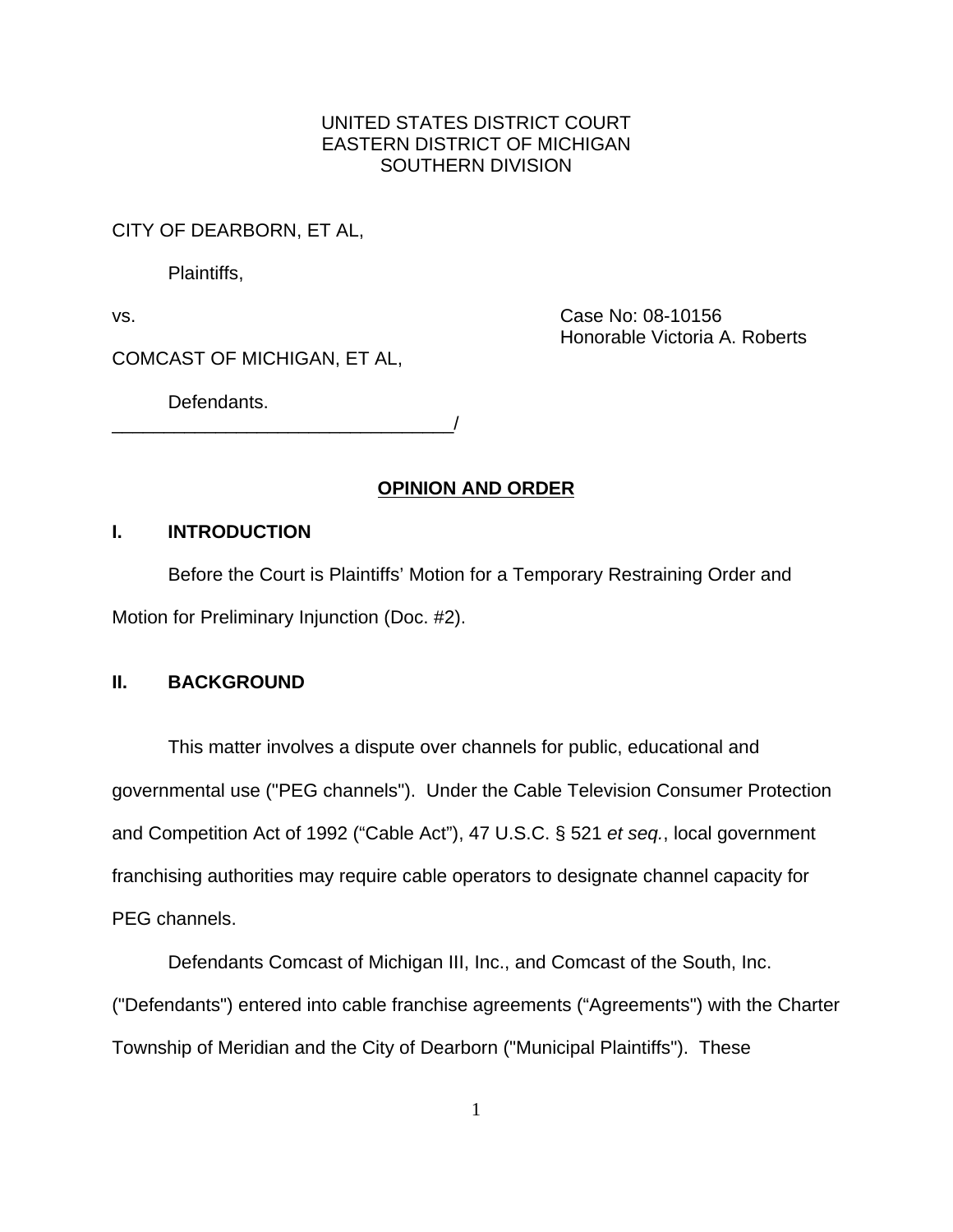Agreements require Defendants to provide PEG channels to customers in Meridian and Dearborn. The Municipal Plaintiffs have two distinct sets of PEG channels. Dearborn's franchise agreement requires that Defendants provide six PEG channels, while Meridian's franchise agreement requires eight. These channels are for public governmental use, for use by the public school districts and community colleges, and for the state university system.

Plaintiff Sharon Gillette ("Gillette"), a resident of Meridian, subscribes to limited basic cable service from Defendants. Her package currently provides access to PEG channels, in analog format, and does not require the use of a digital converter box.

But, on January 15, 2008, Defendants plan to convert the analog PEG channels into digital format. With this change, PEGs will no longer be accessible through Defendants' limited basic service package without a converter box. Current limited basic service tier subscribers, including Gillette, will only be able to view PEG channels if they lease or purchase a converter box, own a more advanced television that is equipped with a QAM tuner (a device that Defendants maintain allows viewing of the PEGs without a converter), or purchase a digital television. Limited basic service subscribers will no longer be able to see PEG channels on a common, cable-ready, analog television without a converter box.

There is no disagreement that digital delivery enhances the signal quality, reliability for programmers, and will make Defendants more competitive. There is also no disagreement that digitizing channels frees up broadband width on the cable system, which can be used to provide additional high-definition digital channels.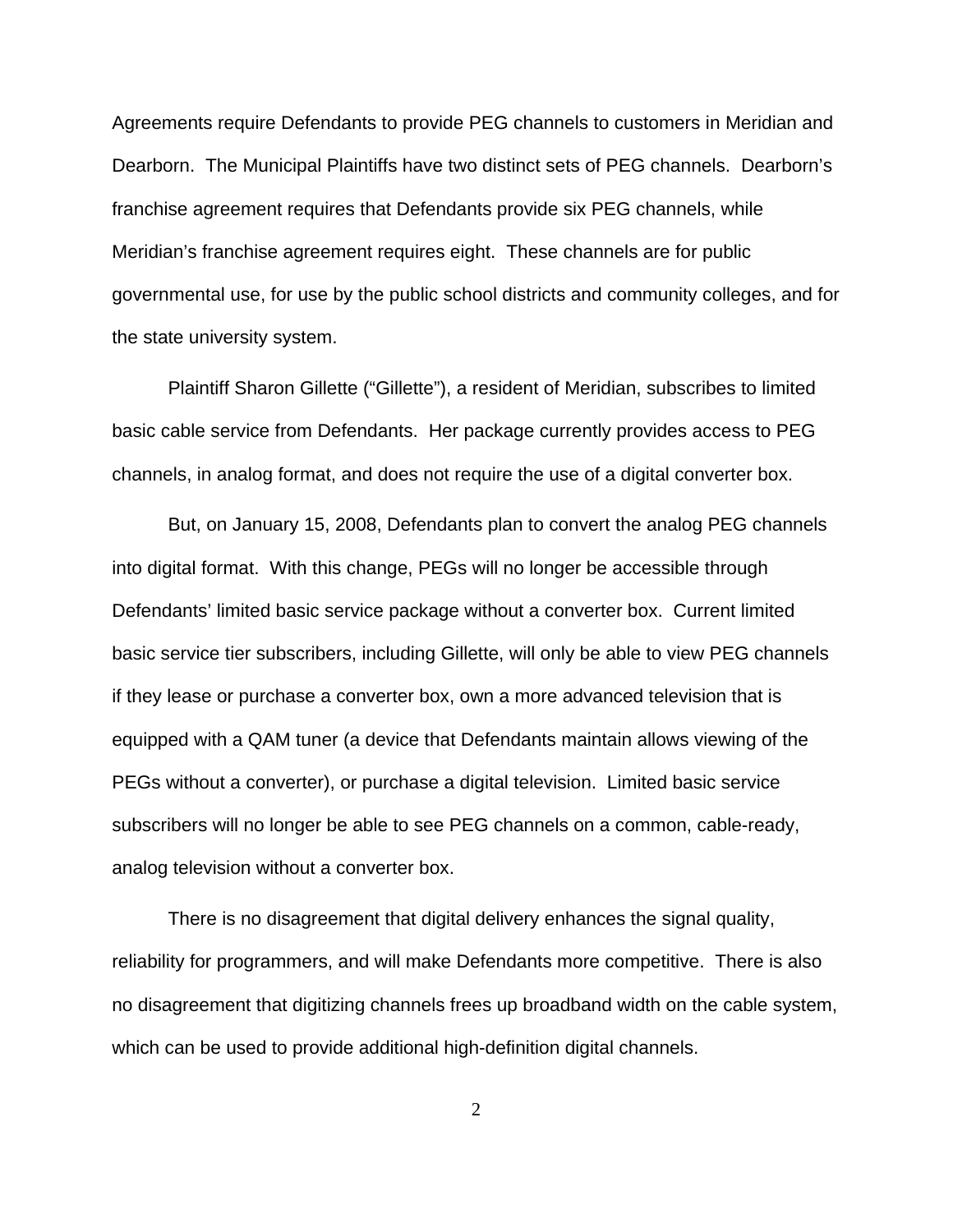Importantly, converter boxes will not be necessary after January 15, 2008 for customers to continue viewing broadcast channels on the current limited basic service tier; they will remain analog. Defendants say they may create a basic service tier in which some channels are provided in digital and others in analog format. Plaintiffs don't disagree, but say the law requires that Defendants provide PEG channels on the same basis as broadcast channels.

To ease the pending transition, Defendants offer to provide one free digital converter box per household for a year. But, Defendants acknowledge a converter box is needed for every television on which a customer wishes to view PEG channels.

Customers living in Meridian and Dearborn will be affected by this change. Municipal Plaintiffs say the change will affect more than 50,000 households within their territory. Defendants say only 50% of its statewide customers subscribe to the limited basic tier of service, and estimate that the change will only affect 15,000 households.

Plaintiffs filed their motions on January 11, 2008, and claim Defendants' scheduled January 15, 2008 transition violates federal law and their Agreements for the following reasons:

- 1. Defendants' actions will no longer keep PEGs on par with the lowest commercial service (i.e., broadcast channels) available, because people who want to use PEGs must invest in additional equipment.
- 2. Low income and senior citizens -- those who can least afford it -- will not have the same access to PEG channels as Defendants' "high-end" customers.
- 3. Legislative history indicates a strong congressional intent that PEG channels be provided on a non-discriminatory basis.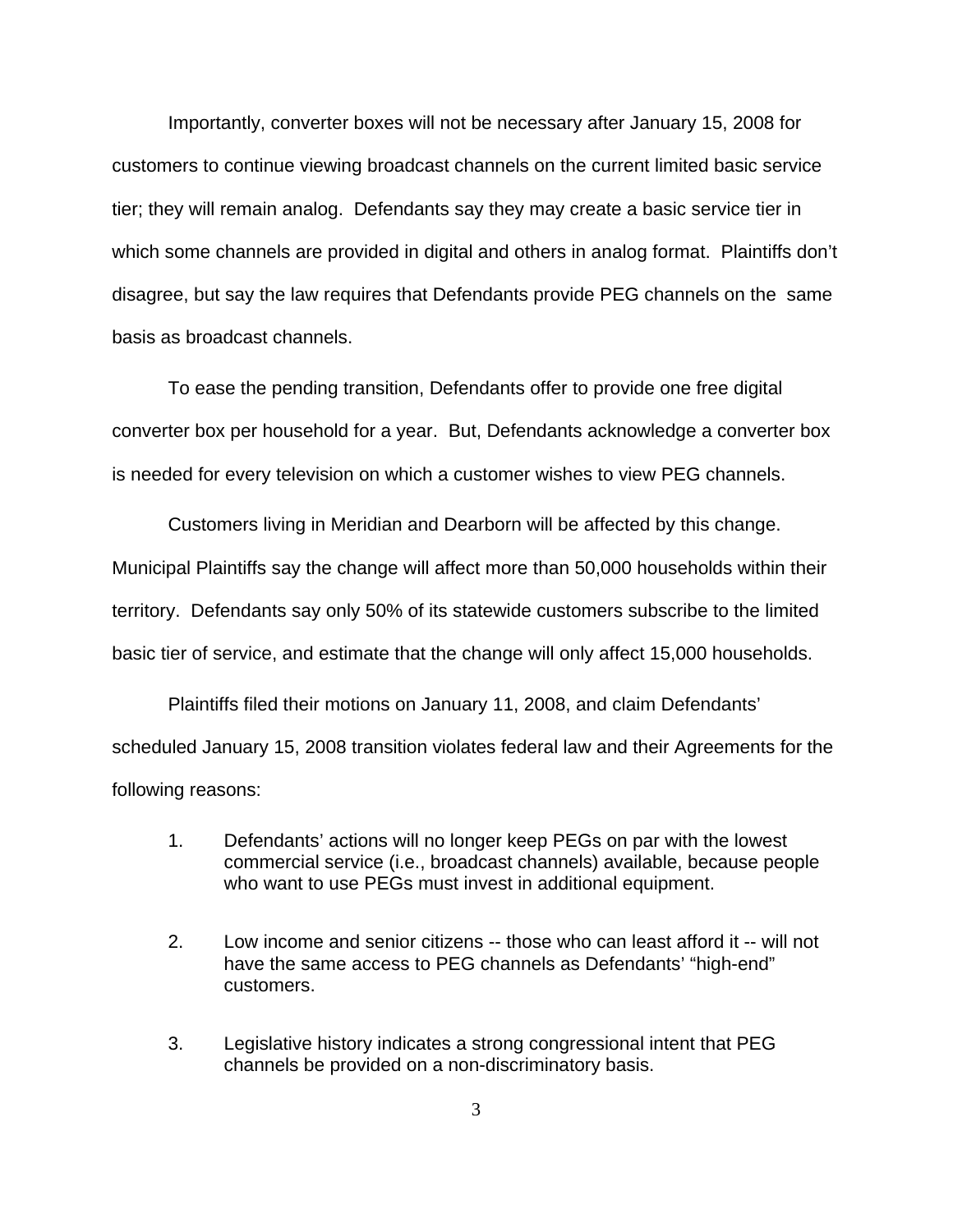- 4. Defendants failed to give proper notice under the Agreements of these changes.
- 5. The easement granted to Defendants does not give them control over PEG channels that they don't otherwise possess.

Defendants responded by arguing state law preempts any federal law Plaintiffs rely upon. Defendants also contend that local governments have no authority to dictate cable technology and channel placement, and that Plaintiffs interfere with their ability to be competitive.

A hearing was held on January 14, 2008.

### **III. STANDARD OF REVIEW**

This Court must determine whether Plaintiffs meet their burden for entitlement to equitable relief. When deciding motions for temporary restraining orders or for preliminary injunctions, a district court must consider: (1) the plaintiffs' likelihood of success on the merits; (2) whether the plaintiffs could suffer irreparable harm without the injunction; (3) whether granting the injunction will cause substantial harm to others; and (4) the impact of the injunction on the public interest. *Summit County Democratic Cent. & Executive Co., v. Blackwell,* 388 F.3d 547, 550-51 (6<sup>th</sup> Cir. 2004); *see also Connection Distributing Co. v. Reno*, 154 F.3d 281, 288 (6<sup>th</sup> Cir. 1998), *cert den.*, 526 U.S. 1087 (1999). No single factor is dispositive. The court must balance each factor to determine whether they weigh in favor of an injunction. *Blackwell,* 388 F.3d at 550-51.

For the following reasons, the Court finds that the majority of the factors weigh in favor of Plaintiffs. The Court **GRANTS** Plaintiffs' Motion for a Temporary Restraining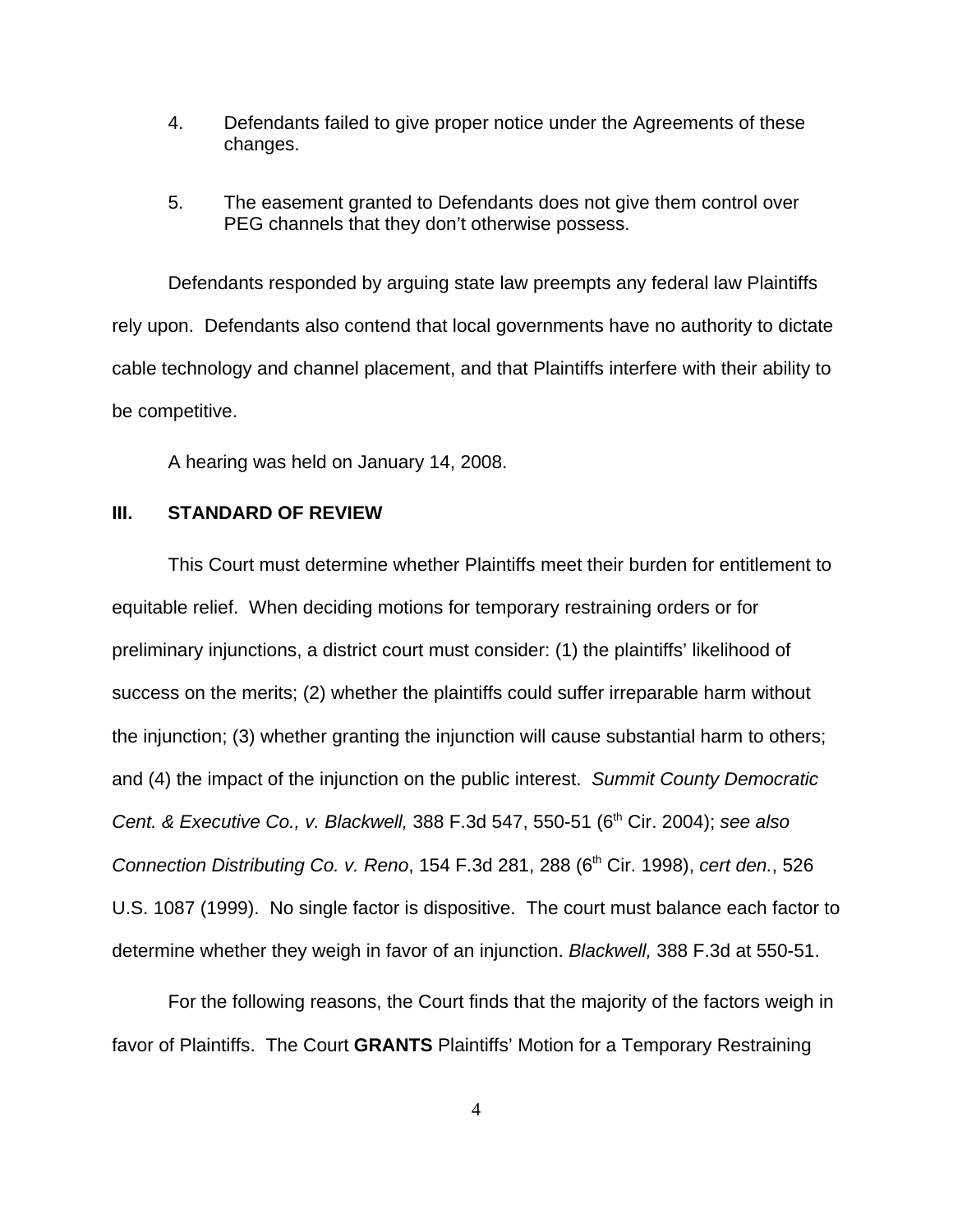Order and Preliminary Injunction.

# **IV. ANALYSIS**

# A. Plaintiffs' Likelihood of Success on the Merits

1. Defendants Are Obligated to Carry PEG Signals In Compliance With

Federal Law, And That Law Is Not Preempted By State Law

The Cable Act permits local governments to impose "designation" or "use"

requirements on cable operators, with respect to channel capacity for PEGs. Section

531 states:

## **(a) Authority to establish requirements with respect to designation or use of channel capacity**

A franchising authority *may* establish requirements in a franchise with respect to the designation or use of channel capacity for public, educational, or governmental use *only to the extent provided in this section*.

# **(b) Authority to require designation for public, educational, or governmental use**

A franchising authority *may* in its request for proposals require as part of a franchise, and may require as part of a cable operator's proposal for a franchise renewal, subject to section 546 of this title, that channel capacity be designated for public, educational or governmental [PEG] use, and channel capacity on institutional networks be designated for educational or governmental use, and *may* require rules and procedures for the use of the channel capacity designated pursuant to this section.

# **(c) Enforcement authority**

A franchising authority may enforce any requirement in any franchise regarding the providing or use of such channel capacity. Such enforcement authority includes the authority to enforce any provisions of the franchise for services, facilities, or equipment proposed by the cable operator which relate to public, educational, or governmental use of channel capacity, *whether or not required by the franchising authority* pursuant to subsection (b).

\*\*\*\*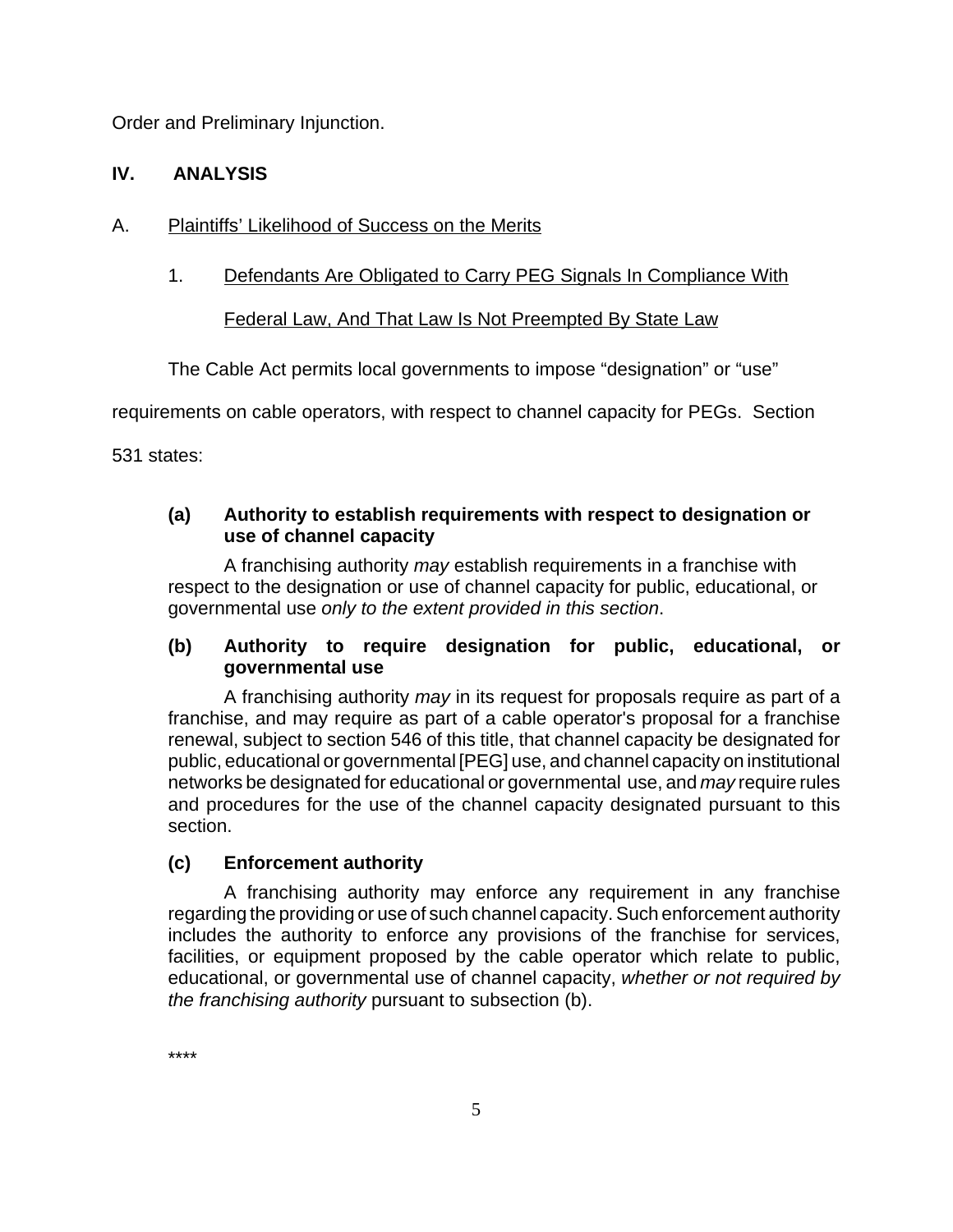47 U.S.C. § 531 (emphasis added).

Defendants argue that Plaintiffs improperly apply the Cable Act to their planned actions. Pointing to Michigan's Uniform Video Services Local Franchise Act of 2006 ("Franchise Act") M.C.L. § 484.3301 *et seq*., which became effective January 1, 2007, Defendants maintain that relevant provisions of Plaintiffs' Agreements were invalidated by the Michigan Uniform Video Service Local Franchise Agreement ("Michigan Franchise Agreement"). Defendants say the only PEG requirement contained within the Michigan Franchise Agreement is that "new video service providers provide the same number of PEG channels as provided by the incumbent" before the effective date of the Franchise Act. Defendants' Response at p. 7 (citing M.C.L. § 484.3305(2)). Plaintiffs respond that Michigan law is preempted by the Cable Act.

Plaintiffs are correct. Further, M.C.L. § 484.3302(3)(h) requires that "[t]he uniform video service local franchise agreement . . . include . . . a requirement that the provider agrees to comply with all valid and enforceable federal and state statutes and regulations." And, contrary to Defendants' position, the requirements of § 531 and other federal statutory requirements, are not, "in addition to . . . the provisions of [the] uniform video service local franchise agreement . . . ." By its terms, the Michigan Franchise Agreement requires compliance "with all valid and enforceable federal and state statutes and regulations," and this compliance is not "additional" to anything in the franchise agreement. M.C.L. § 484.3302(3)(h).

Plaintiffs are likely to prevail on this issue.

### 2. PEG Channel Easement Does Not Prohibit Defendants' Actions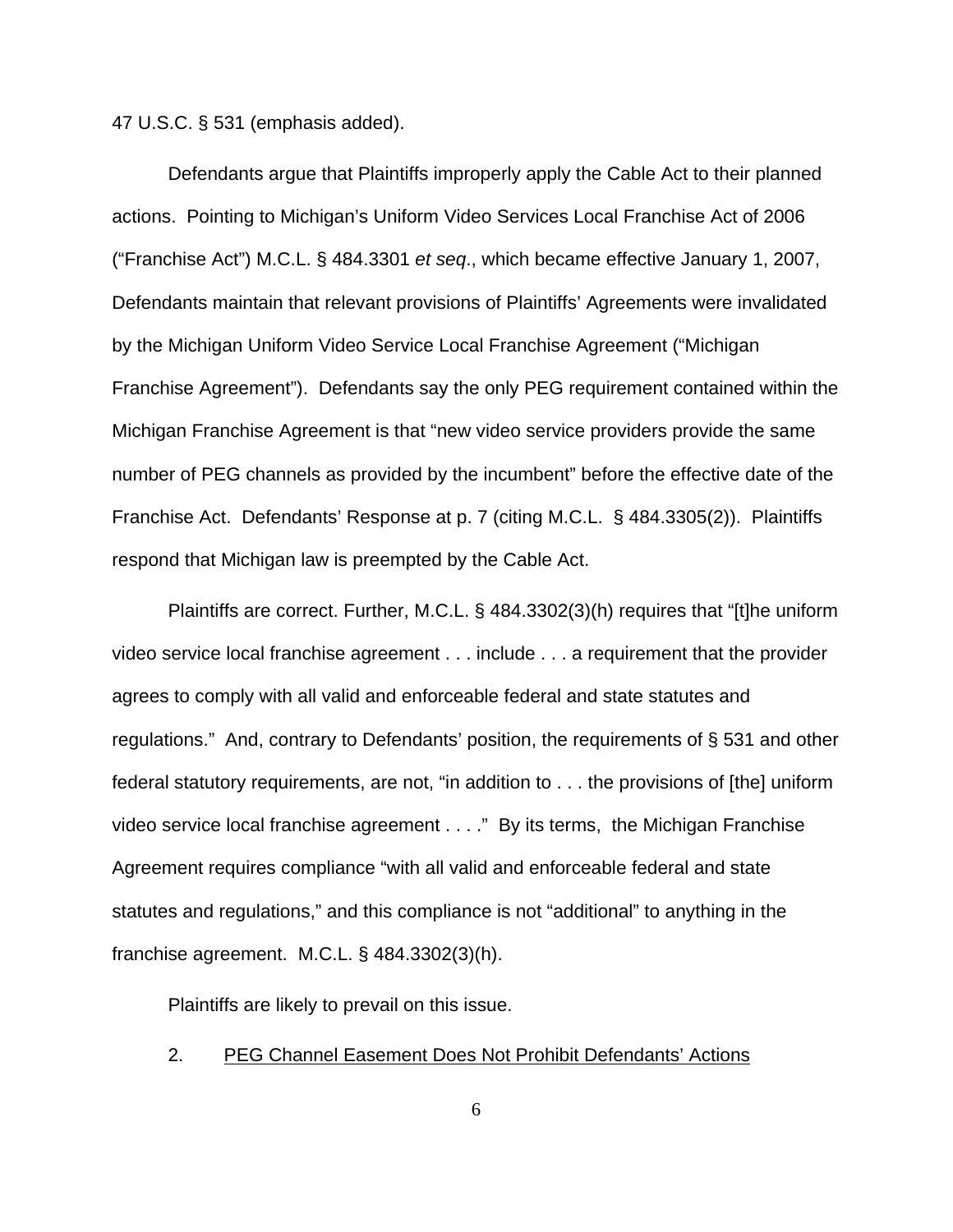The Supreme Court described "the requirement to reserve capacity for [PEG] channels [as] similar to the reservation of a public easement, or a dedication of land for streets and parks, as part of a municipality's approval of a subdivision of land." *Denver Area Educ. Telcoms. Consortium v. FCC*, 518 U.S. 727, 760-61 (1996). Even if PEG channels enjoy a public right of way, the Court is not convinced that their "public right of way," without more, prohibits their relocation or transition from analog to digital format. Plaintiffs are not likely to succeed on the merits of this claim.

# 3. Federal Law Does Not Prohibit Defendants From Offering Digital And Analog On the Basic Service Tier

Michigan law is silent on the placement of PEGs. In contrast, federal law

explicitly requires that a cable operator provide PEGs on a basic service tier containing:

- (1) a separately available basic service tier to which subscription is required for access to any other tier of service. Such basic service tier shall, at a minimum, consist of the following;
- (2) Statutorily required broadcast channels;
- (3) PEG channels;
- (4) Statutorily required noncommercial educational television stations.

47 U.S.C. §543(b)(7).

Plaintiffs seem to rely on this and legislative history to support their argument that Defendants cannot differentiate between formats they use for PEGs and broadcast channels.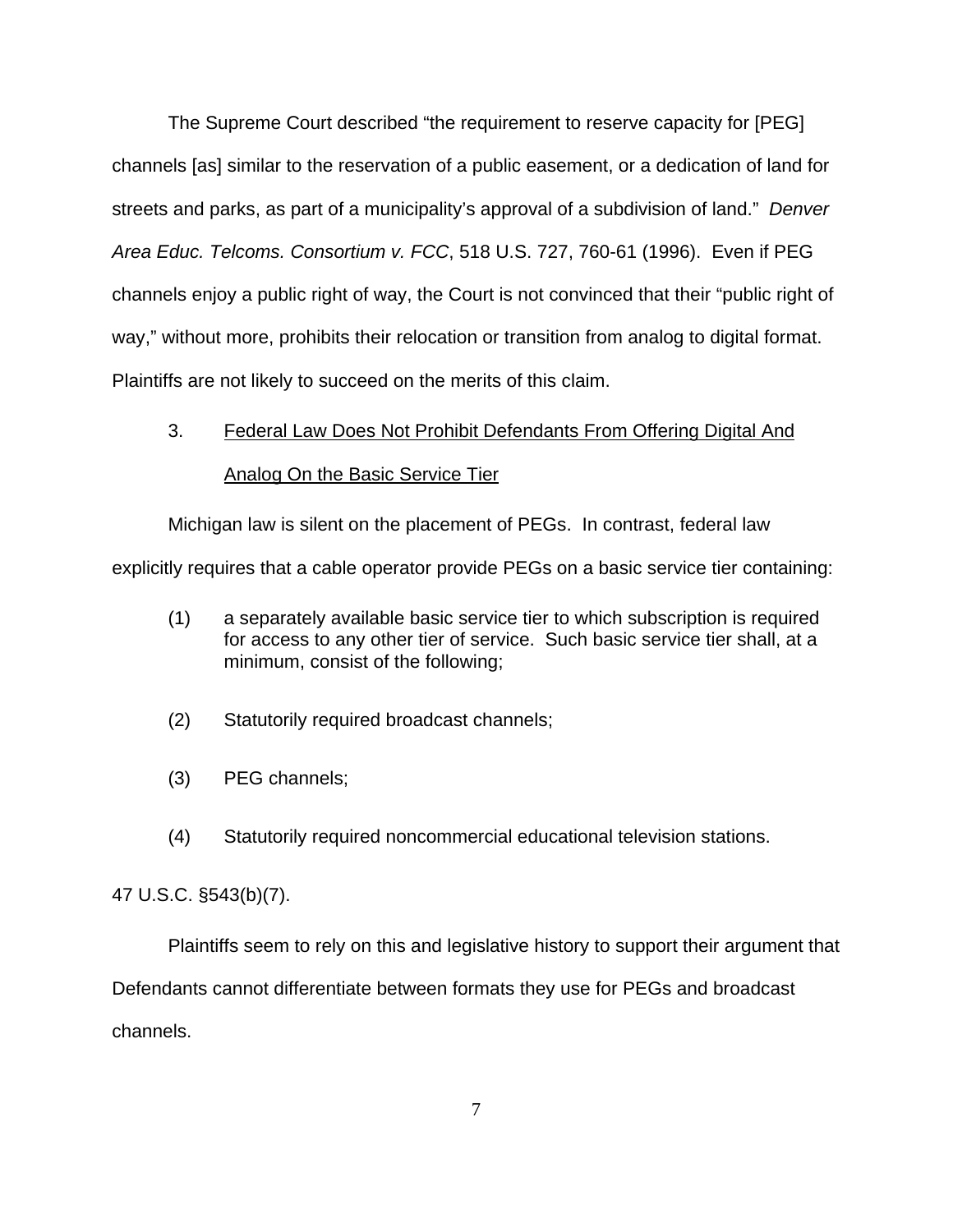Plaintiffs cite legislative history supporting the importance of delivery of PEG channels. *See* H.R. Rep. No. 98-934, 1984 U.S.C.C.A.N. at 4667 (1984); H.R. Rep. No. 102-628 (1992); *see also* 8 FCC Rcd 5631, 5738 (FCC 1993) ("The House provision was enacted into law, so the House Report is relevant in determining congressional intent."). Pointedly, one portion of the House Report states "PEG . . . [channels] are available to all community members on a nondiscriminatory basis . . . . [T]he Committee believes that it is appropriate that such *channels be available to all cable subscribers on the basic service tier and at the lowest reasonable rate*." H.R. Rep. No. 102-628 at 85 (1992) (emphasis added). In addition, Plaintiffs note the FCC held that the Cable Act "require[s] a cable operator . . . to carry PEG channels on the basic tier unless the franchising authority explicitly permits carriage on another tier." *In the Matter of the Implementation of the Section of the Cable Television Consumer Protection and Competition Act of 1992 Rate Regulation,* 8 F.C.C.R. 5631, 5737-38.

Nothing in the statute or legislative history prohibits a cable provider from including both digital and analog channels on the basic service tier, or from providing PEGs in one format and broadcast channels in a different format. In fact, Plaintiffs concede this, and it is unlikely they will prevail on the merits of this claim.

### 4. Additional Equipment Costs May Be Unreasonable

No additional equipment is currently needed to view PEGs at the basic service tier. After January 15, 2008, basic service tier customers who want to see PEGs must invest in additional equipment (beyond the one free converter box) because signals will only be digital and no longer available in analog. Defendants will impose additional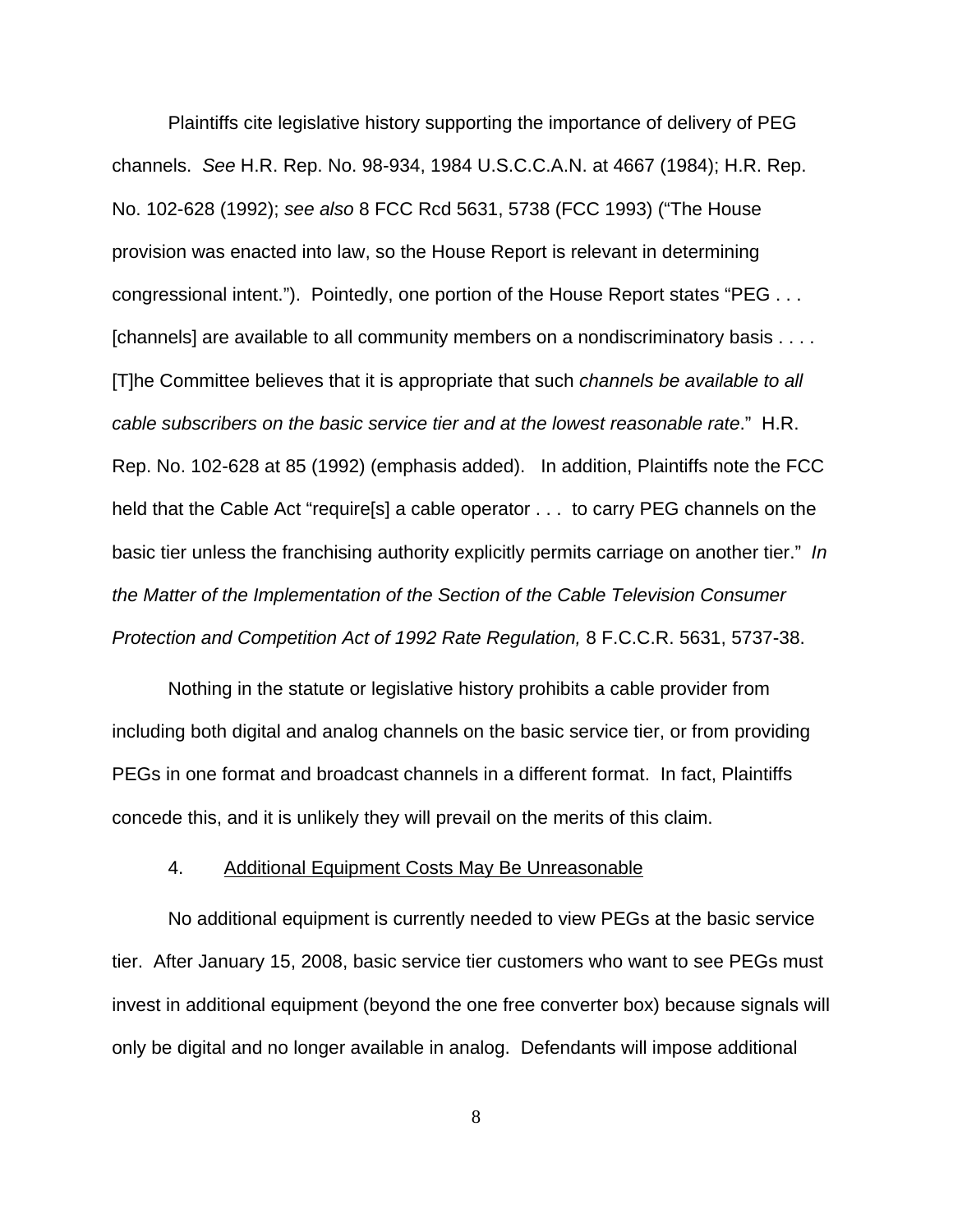equipment costs on the basic service tier, and burden those basic service tier customers who want to view the PEG channels. Customers similarly situated – whose subscription says they are receiving the same service --will have different equipment costs imposed on them.

Federal law does not require that the basic service tier be the lowest priced tier. However, the total cost for the basic service tier (including service and equipment), must be reasonable, taking into account the cost of equipment for the basic service tier. 47 U.S.C. §§ 543(b)(3), 543(b)(1). The question becomes whether it is "reasonable" to burden some customers and not others, who subscribe to the same basic service tier, with the requirement to purchase additional equipment to access services they are similarly charged for. Defendants plan to charge a uniform rate for a basic service tier selection of channels, only a portion of which can be viewed without additional equipment at additional cost. Customers similarly situated -- whose subscription says they are receiving the same service -- will have different equipment costs imposed on them, and those who choose not to incur additional cost will pay for channels they are not able to access. These costs may be unreasonable, and may support a likelihood of success on the merits for Plaintiffs on this issue.

### 5. Defendants May Have Provided Insufficient Notice

Plaintiffs argue Defendants' notice of the proposed changes is defective under the FCC's minimum customer service standards. 47 C.F.R. 76.309(c)(3)(i)(B). It does not appear that this subsection Plaintiffs cite governs anything but "refunds," a concern not present here. *See* 47 C.F.R. 76.309(c)(3)(i)(B) ("(i) Refunds – Refund checks will be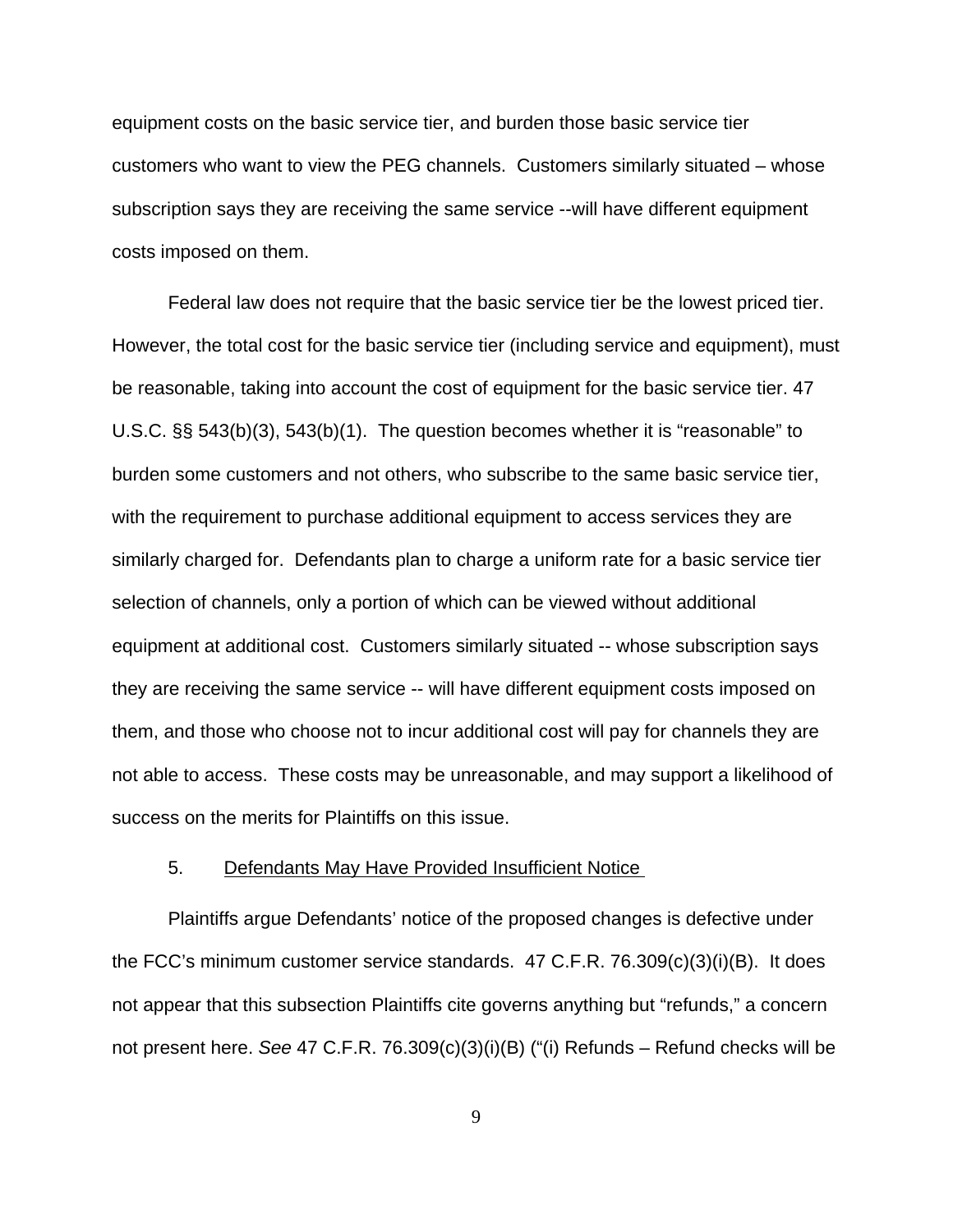issued promptly . . .").

Despite this shortcoming, the parties referenced additional bases for notice requirements in oral argument, and the expectation that notice be accurate is fundamental. Defendants gave notice within the required 30 days, but their notice was inaccurate. Contrary to the notice provided by Defendants, not all current limited basic service tier customers will be able to find the PEG channels in the 900 channel range in which Defendants intend to relocate them. Evidence presented demonstrates customers who have more advanced television sets and intend to use their equipment's QAM tuners to access PEGs, may not be able to locate the PEGs in the 900 channel range. Customers with third-party equipment may face the same difficulties.

Defendants say they could not accurately state where these channels will show up after the transition for those customers using third-party equipment. At the hearing it became clear that Defendants could have easily indicated where the great majority of these QAM channels would be after the transition.

Further, Plaintiffs state that the notices failed to inform customers of the free converter box availability or that installation would be provided at no charge. Defendants did not rebut this at the hearing.

It is likely Plaintiff will prevail on the merits of this claim. Defendants' customers in Dearborn and Meridian did not receive accurate and sufficient notice.

#### 6. Defendants Have Not Impermissibly Scrambled or Encrypted Signals

The Federal Communications Commission rules state that "[c]able system operators shall not scramble or otherwise encrypt signals carried on the basic service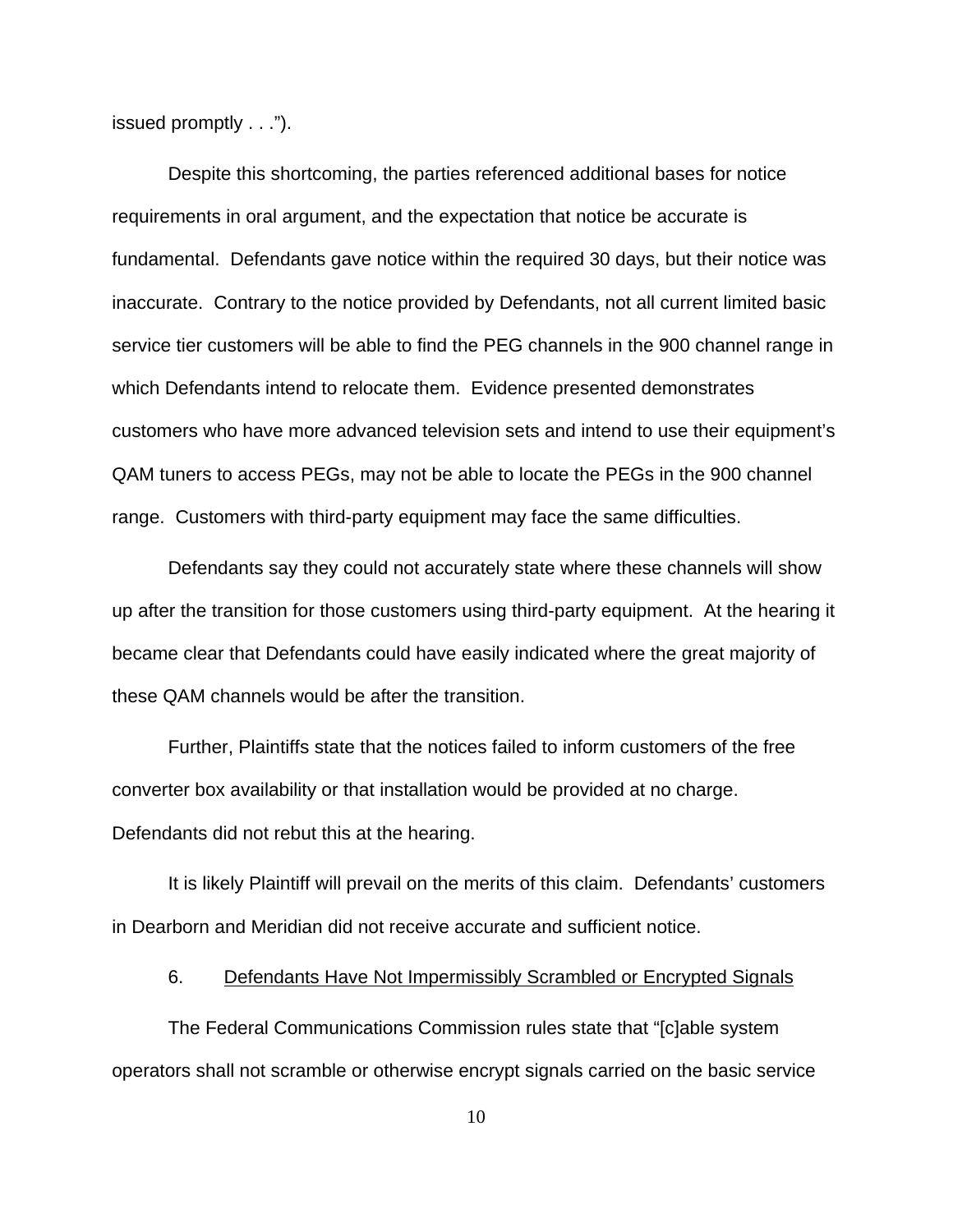tier." 47 C.F.R. § 76.630(a). Plaintiffs say they have reason to doubt that Defendants are in compliance with this requirement. A recent test conducted by Plaintiffs did not confirm that advanced televisions with QAM capability could receive the PEG channels. In any event, Plaintiffs do not rely heavily upon the explicit requirements in 47 C.F.R. § 76.630(a). Instead, they read it in light of the FCC's commentary, which states that 47 C.F.R. § 76.630(a) supports "significantly advanc[ing] compatability by ensuring that all subscribers are able to receive basic tier signals 'in the clear' and that basic-only subscribers will not need set-top devices at all." *In the Matter of Implementation of Section 17 of the cable Television Consumer Protection Act of 1992*, First Report and Order, 9 F.C.C.R. 1981, 1991 (1994). Relying on this interpretation, Plaintiffs argue that the basic service tier must be offered in a manner that minimizes the need for unnecessary equipment.

Plaintiffs also invoke 47 U.S.C. § 544A(c)(2)(B)(ii) to support the same argument. 47 U.S.C. § 544A(c)(2)(B)(ii) establishes a regulatory goal. This goal is "to require cable operators offering channels whose reception requires a convertor box . . . to the extent technically and economically feasible, to offer subscribers the option of having all other channels delivered directly . . . without passing through the convertor box." 47 U.S.C. § 544a (c)(2)(B)(ii). The statement is only a regulatory goal. The provision establishes factors to be considered in the promulgation of regulations, but does not create regulations. In addition, 9 F.C.C.R. 1981, 1991 do no more than state what 47 C.F.R.§ 76.630 requires, which is that basic tier signals be provided in the clear. The Court is unable to cobble these provisions together to create an affirmative obligation upon cable providers where none currently exists.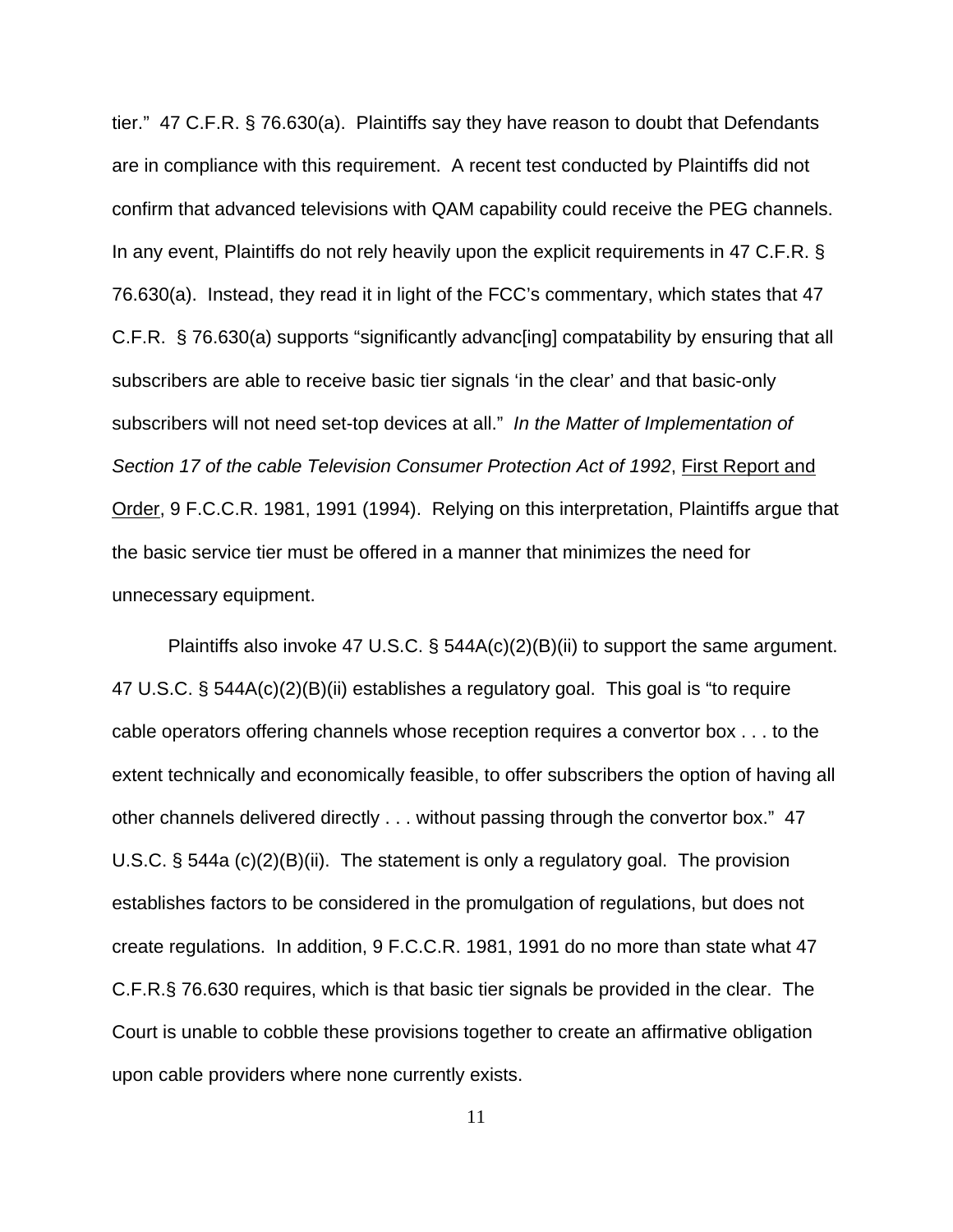Even if the Court were to consider the argument, it does not have a substantial likelihood of success on the merits.

### 7. The Franchise Agreement

Although Plaintiff Dearborn says a specific provision of its franchise agreement prohibits the unilateral change of PEG channel locations, Plaintiff Meridian's agreement appears to significantly differ. That agreement states that Defendants will be permitted to change the location of PEG stations after paying a small penalty. *See* Meridian Franchise Agreement § 17. Under the Meridian agreement, Defendants may unilaterally change the location of PEG channels. Plaintiff Meridian cannot succeed on the merits of its franchise claim.

Plaintiff Dearborn represents that its franchise agreement explicitly prohibits the unilateral relocation of PEG channels, and would be violated by Defendants' proposed actions. Defendants did not rebut this argument, and it is likely Dearborn will prevail on the merits.

# B. Municipal Plaintiffs Will Suffer Irreparable Harm If the Status Quo Is Not Maintained

Municipal Plaintiffs and Gillette argue denial of their motion will result in irreparable harm.

The Court finds that any injury Gillette will suffer is not irreparable. She could request and receive Defendants' converter free of charge for one year. If she has more than one television she can be compensated in money damages for any rental fees she pays, if Plaintiffs ultimately wins this litigation.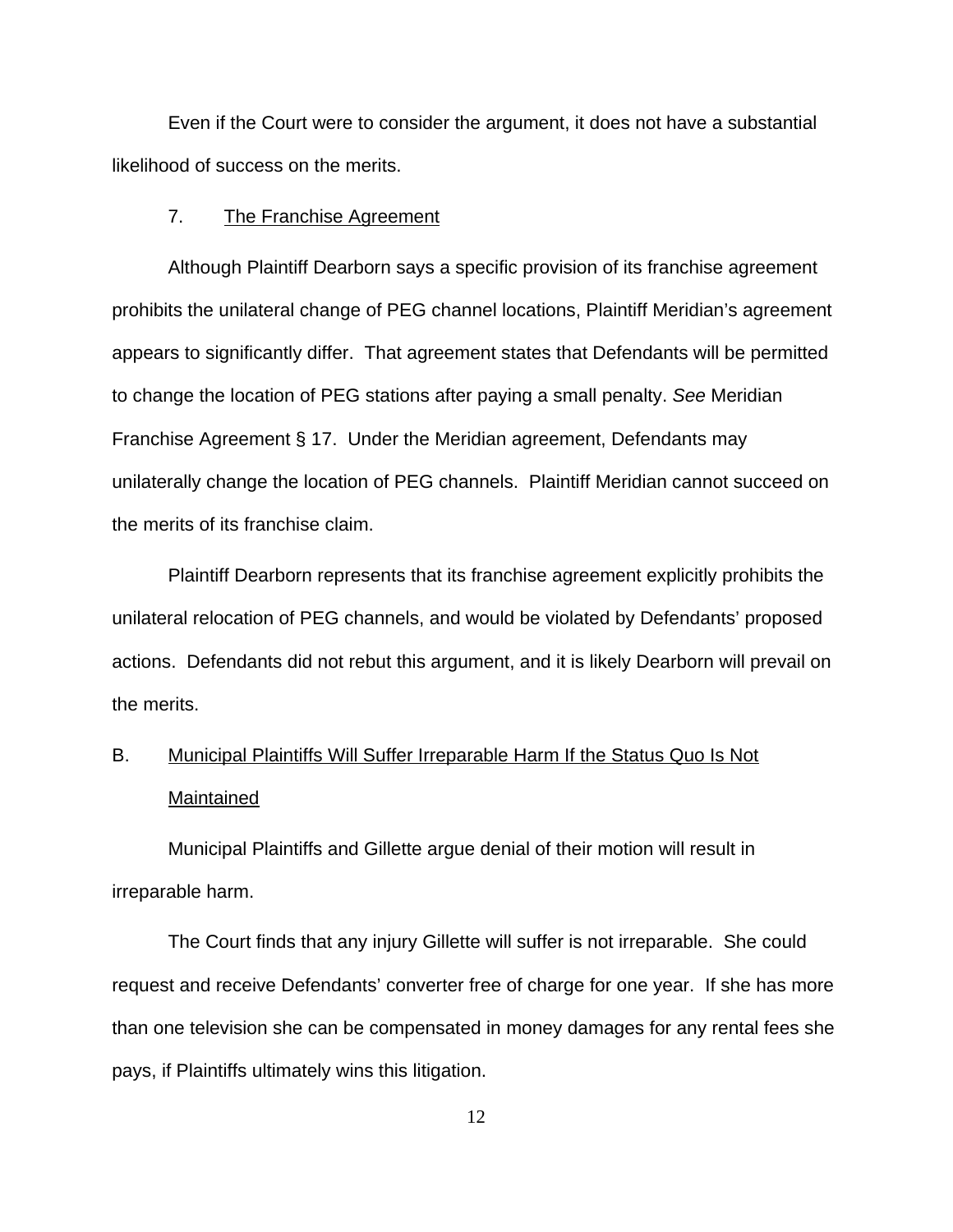Municipal Plaintiffs have more at stake. They argue that denial of this motion will result in their inability to communicate with the public through governmental PEG channels. According to the Municipal Plaintiffs, during the time the PEGs are not available in analog, Plaintiffs would lose a large portion of their audience because these viewers would be unable to: (1) receive the government access channel; (2) afford to pay the higher equipment cost; and (3) locate the PEG channel after they are moved. In addition, the Municipal Plaintiffs allege they may even lose current digital cable subscribers because the channels will be more difficult to find by channel surfing or through the use of the cable program guide. Plaintiffs also argue their educational programming will suffer irreparable harm through lost viewership, and the disruption of the educational uses these channels serve in school districts.

Defendants argue the harm will be minimal because they will provide a free converter for a year to each customer. Although this free converter box addresses harm to Gillette, it leaves unanswered Municipal Plaintiffs' argument that they will be injured because of disruptions to their viewership.

The Court finds that the effect of the additional inconvenience of requesting a new box, the relocation of the channels, and lost viewers cannot be adequately calculated and compensated through monetary damages.

Defendants question the delay in bringing this motion. Defendants notified Municipal Plaintiffs on November 15, 2007 of their plan. Plaintiffs assert they attempted to get information and mediate the controversy before filing these motions. Indeed, a member of Congress is involved in the dispute and, has scheduled a legislative hearing.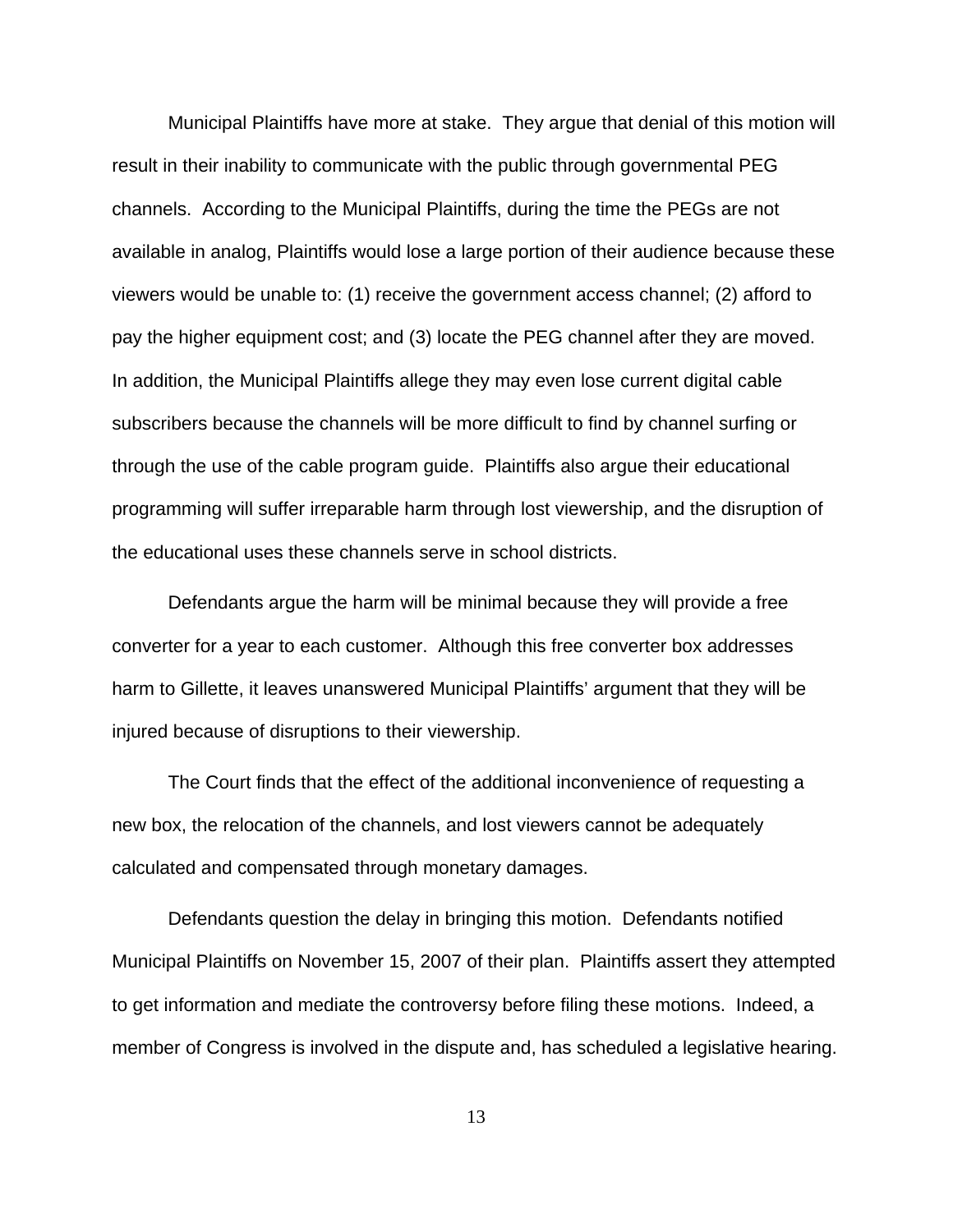Because of these efforts the two month delay does not undercut the Municipal Plaintiffs' claim of irreparable harm.

# C. Defendants and Others will not be Significantly Harmed and the Public Interest will be Served if the Status Quo is Maintained

Plaintiffs argue that Defendants will not be significantly harmed if their motion is granted. They say there is no reason why Defendants must transfer the PEG channels on January 15, 2008. Conversely, Defendants maintain they will face financial hardship if the Court grants Plaintiffs' motion because it will reduce their ability to introduce new products and remain competitive. According to Defendants, they must "meet [their] customers' needs" by digitizing channels to free up space and provide new channels and services. Witness David Bruhl testified that a grant of Plaintiffs' motion would hinder the ability to add four high-definition stations on January 15, 2008 as planned. Defendants also say the public has an interest in the transition from analog to digital.

To the extent the Court accepts Defendants' argument that it must digitize channels, it does not agree that the transition must occur on January 15, 2008. Indeed, Defendants indicated at the hearing they could go forward on January 15, 2008 with the addition of these new channels in most areas. Further, while the Court agrees there are some general benefits with digitizing channels, it finds the public interest is better served by the temporary preservation of the PEG channels in their analog format so the public may maintain access to vital information. Therefore, although consumers looking forward to Defendants' new channels and services may be inconvenienced by a delay, any harm they may suffer does not outweigh the harm to Plaintiffs and to the public.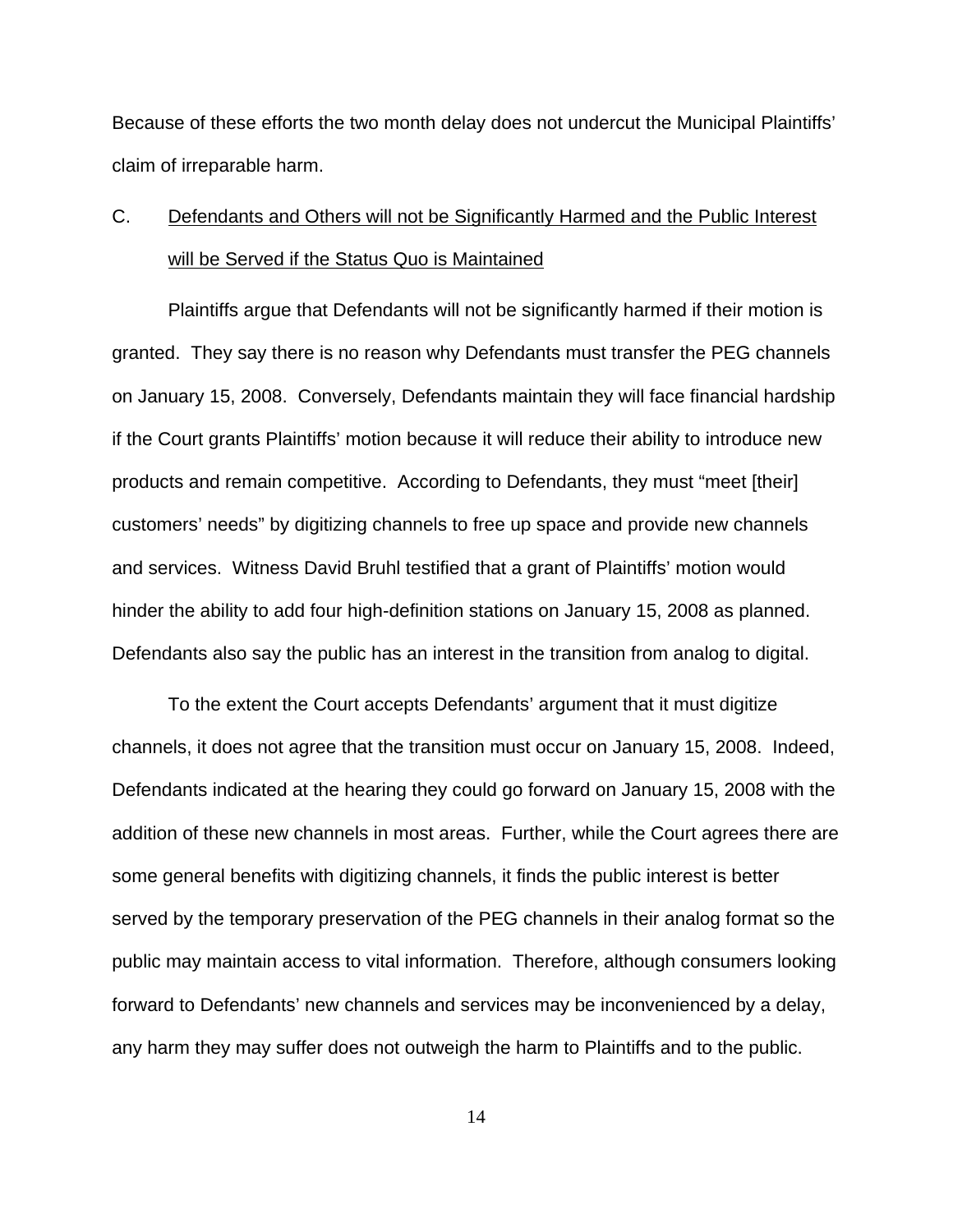### **V. CONCLUSION**

Both sides in this dispute have substantive arguments on the merits which weigh in their favor. Until the merits of this case can be fully sorted, the Court finds the balance of the equities -- substantial harm to others, the public interest and harm to the municipal Plaintiffs -- weigh in favor of the relief sought by Plaintiffs. The status quo will be maintained.

Plaintiffs' Motion for a Temporary Restraining Order and Preliminary Injunction is **GRANTED**.

### **VI. ORDER**

**IT IS ORDERED** that Defendants are prohibited, without the permission of the Court, from moving channels for public, educational and governmental use ("the PEG channels") from their current location or changing the format in which they are delivered to subscribers until further Order of the Court.

**IT IS FURTHER ORDERED** that Plaintiffs are not required to provide security since Defendants acknowledge that any damage claims they have against the Municipal Plaintiffs for their regulation of cable service are limited by 47 U.S.C. §555a(a) to injunctive or declaratory relief. *See also Time Warner Entertainment Co., L.P. v F.C.C.*, 93 F.3d 957, 980 (D.C. Cir. 1996)(noting franchising authorities' immunity from monetary damages); *Jones Intercable of San Diego, Inc. v City of Chula Vista*, 80 F.3d 320, 326 (9<sup>th</sup> Cir. 1996)(same).

### **IT IS ORDERED.**